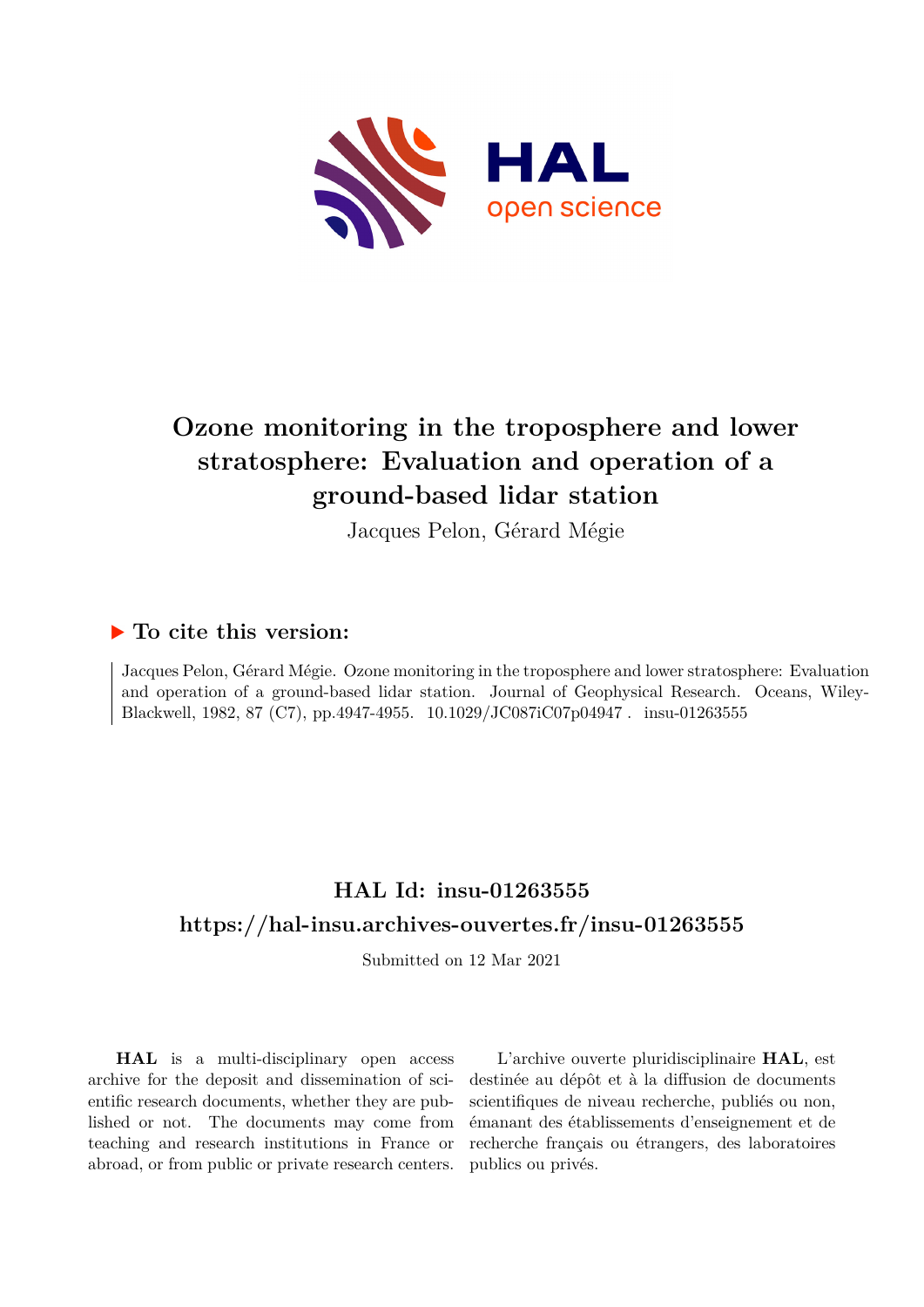## **Ozone Monitoring in the Troposphere and Lower Stratosphere' Evaluation and Operation of a Ground-Based Lidar Station**

**JACQUES PELON AND GÉRARD MÉGIE** 

Service d'Aéronomie du CNRS, 91370 Verrières-le-Buisson, France

**Ozone monitoring in the troposphere and lower stratosphere has been performed on an operational basis by using a ground-based lidar station set up in 1980 at the Haute Provence Observatory (France). A description of the experimental system is given with a special emphasis on the technical achievements that take into account the optimization criteria of the differential absorption laser technique used in the measurements. The results obtained during several experiments in 1980-1981 are discussed in terms of ozone variability in the troposphere and lower stratosphere, ozone exchanges between these two altitude regions, and tropospheric ozone budget.** 

#### **1. INTRODUCTION**

**Continuous monitoring of the ozone vertical profile in the troposphere and stratosphere is a basic requirement in present day atmospheric physics, as the possible depletion of the ozone layer by catalytic chemical cycles involving trace constituents of anthropogenic origin could greatly modify the earth's environment and climate. The measurement of the total ozone column content by means of the ground-based UV spectrometer network or by satelliteborne systems remains the fundamental basis for global observations and trend analysis [NASA, 1979a]. However, the very large variability of the ozone number density as observed in the troposphere and lower stratosphere [Diitsch, 1979] and its interpretation in terms of horizontal and vertical transport requires high spatial resolution measurements. These are of particular interest for the understanding and quantitative evaluation of the net ozone budget in terms of sources and sinks of atmospheric ozone and stratospheretroposphere mass exchanges. The recent development of powerful tunable lasers has opened a new experimental field for spectroscopic studies of atmospheric trace constituents. As part of it, the differential absorption laser technique (DIAL) has already been used for ground-based measurements of minor constituents in the boundary layer [Cahen et al., !981a; Frederiksson et al., 1979; Murray et al., 1977]. In a similar way, with the advent of the NASA Space Shuttle transportation system as a platform, global measurements of atmospheric species, using a pulsed lidar system, become feasible and have already been evaluated [Remsberg and Gordley, 1978; Megie and Menzies, 1980].** 

**Vertical concentration profiles of atmospheric ozone have also been recorded by using UV and IR lidar systems; however, these measurements have been restricted either to the boundary layer [e.g., Asai et al., 1979; Bufton et al., 1979; Browell et al., 1981] or to the stratosphere [Megie et al., 1977; Uchino et al., 1980]. The purpose of this paper is to describe the evaluation and realization of a ground-based UV lidar system for continuous monitoring of the ozone number density profile from the ground up to the 25-30 km range. The operational aspects of the system and the results of various experiments performed at the Haute Provence** 

**Copyright 1982 by the American Geophysical Union.** 

**Paper number 2C0038. 0148-0227/82/002C-0038505.00**  **Observatory in the south of France (44øN, 6øE) will be discussed.** 

#### **2. METHODOLOGY**

**The basic principles of the differential absorption laser technique (DIAL) have been described by various authors [Schotland, 1964; Byer and Garbuny, 1973]. Its application to ozone measurements for both UV and IR systems has also been analyzed by Megie and Menzies [1980], in the case of a spaceborne experiment. A detailed development of the DIAL technique will thus not be presented here, and only the points of interest for a ground-based system will be**  emphasized starting from the errors derivation presented in **the appendix: the ozone number density in the altitude range**   $R$ ,  $R + \Delta R$  (see appendix for notations) is directly derived by **processing laser signals corresponding to successive altitude**  ranges and to two different wavelengths  $\lambda_1$  and  $\lambda_2$  in the UV **absorption bands of ozone.** 

#### **Error Analysis**

The general expression of the relative uncertainty  $\varepsilon$  on the **ozone number density as derived in the appendix depends on a large number of interrelated parameters and can be expressed as the sum of two terms:** (1) the statistical error  $\varepsilon_1$ **due to the signal and background noise fluctuations and (2) a**  systematic error  $\varepsilon_2$  due to the approximations made when **neglecting the wavelength dependence of the scattering and absorbing properties of aerosol layers and tenous cirrus clouds.** 

A minimum value of  $\varepsilon$  can be obtained for a given range by an appropriate choice of the laser emission wavelengths  $\lambda_1$ and  $\lambda_2$ . In the general case, this optimization of the DIAL **measurement requires a numerical computation to include the experimental parameters of the lidar system and the atmospheric parameters related to molecular and aerosols scattering and ozone absorption. The description of such computations are beyond the scope of this paper; however, a simple analysis can be made by considering separately the lower (0-2 km) and higher altitude ranges, as the relative contribution of the molecular and aerosol extinctions will be different in these two cases.** 

**Boundary layer and lower tropospheric measurements.**  Below 2 km,  $\varepsilon_2$  becomes the most important error term as **the molecular and aerosol extinctions are large and as the backscattered signal is intense enough so that the statistical**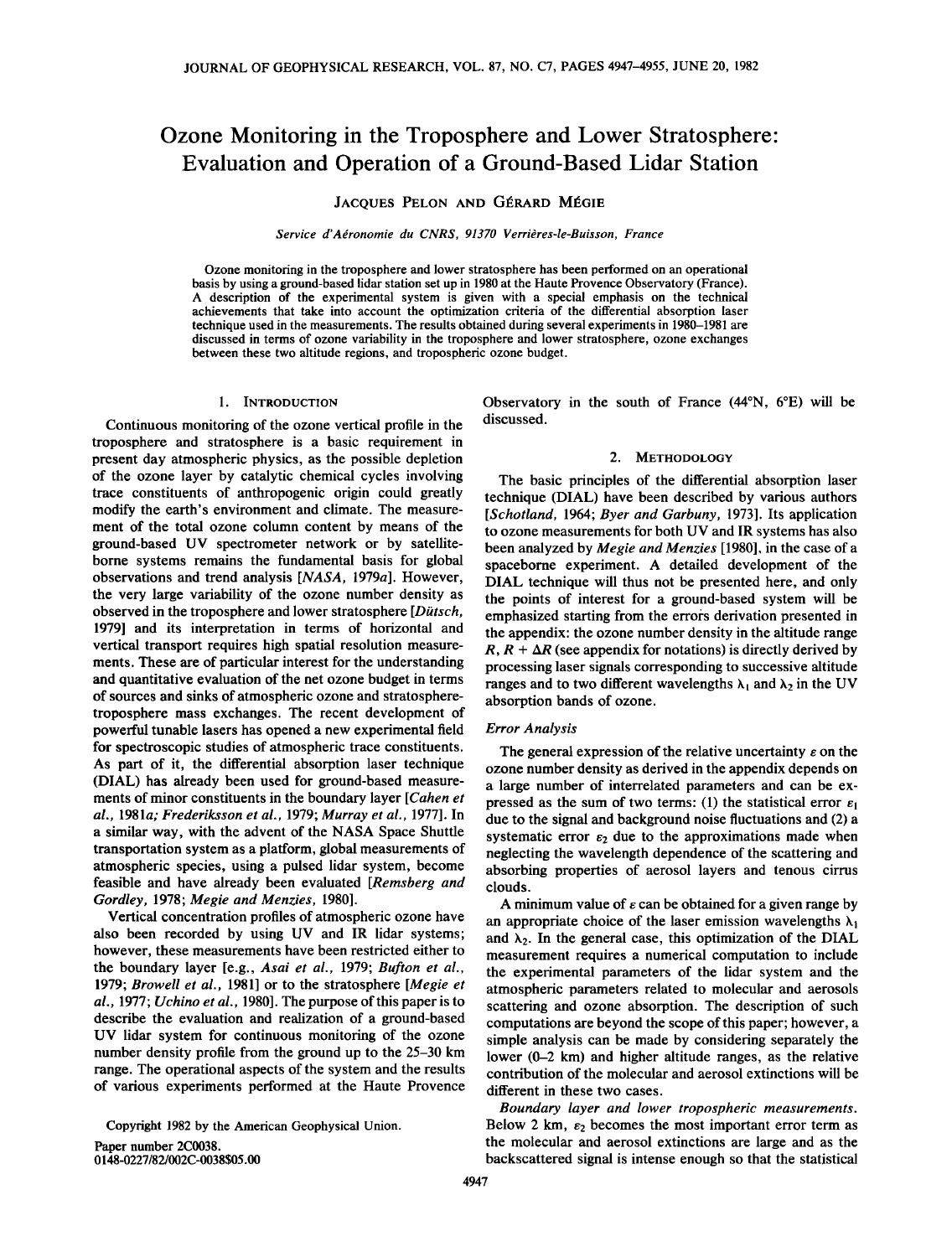

 $\frac{1}{2}$  **- h**  $\frac{1}{2}$  **-**  $\frac{1}{2}$  +  $\frac{1}{2}$  **-**  $\frac{1}{2}$  **-**  $\frac{1}{2}$  **-**  $\frac{1}{2}$  **-**  $\frac{1}{2}$  **-**  $\frac{1}{2}$  **-**  $\frac{1}{2}$  **-**  $\frac{1}{2}$  **-**  $\frac{1}{2}$  **-**  $\frac{1}{2}$  **-**  $\frac{1}{2}$  **-**  $\frac{1}{2}$  **-**  $\frac{1}{2}$  absorbed wavelength  $\lambda_1$  for a range  $R = 1$  km (rural aerosol model).  $\frac{1}{\alpha_1} \frac{1}{\alpha_2} \frac{1}{\alpha_3} \frac{1}{\alpha_4} \frac{1}{\alpha_5} \frac{1}{\alpha_6} \frac{1}{\alpha_7} \frac{1}{\alpha_8} \frac{1}{\alpha_9} \frac{1}{\alpha_9} \frac{1}{\alpha_9} \frac{1}{\alpha_9} \frac{1}{\alpha_9} \frac{1}{\alpha_9} \frac{1}{\alpha_$ 

error  $\varepsilon_1$  can be reduced below  $10^{-2}$ . By using the extinction **values given by Elterman [1968], the differential molecular**  extinction for a wavelength interval  $\Delta\lambda = \lambda_1 - \lambda_2 = 5$  nm can **be as large as 0.1 in the wavelength range considered (270- 310 nm) and can thus not be neglected. A correction has to be made by measuring the ground-level pressure and temperature to derive the atmospheric density in the first kilometers. An uncertainty of a few percents in this determination will reduce the error due to molecular extinction to**  less than  $5 \times 10^{-3}$ .

The remaining error in  $\varepsilon_2$  is then related to the aerosol **extinction, and a further distinction should be made between ozone measurements performed in rural (nonpolluted) or urban areas.** 

**Rural areas:** We have calculated the variations of  $\varepsilon_2$  as a **function of wavelength and range by using aerosol particles concentration as given by Elterman [1970] and typical of rural conditions. These variations are given on Figure 1 for**  different values of  $\lambda_1$  and  $\Delta\lambda = \lambda_2 - \lambda_1$  for a vertical range R  $= 1$  km. The optimization of  $\lambda_1$  and  $\Delta\lambda$  in the wavelength range 265-285 nm leads to values of  $\varepsilon_2$  less than 2%, which **can be further reduced if needed by using the experimental procedure adopted for urban or polluted areas and described in the following subsection.** 

**Urban or polluted areas: Owing to the large aerosol**  particles concentrations in the boundary layer,  $\varepsilon_2$  can reach values as large as  $10^{-1}$ , and a complementary measurement **will be needed to eliminate the aerosol differential extinc-**



**Fig. 3.** Variation of the statistical error  $\varepsilon_1$  as a function of  $\Delta\lambda$  for different optical thicknesses  $\tau_{1R}$ <sup>0</sup> corresponding to different wavelengths  $\lambda_1$  or ranges.  $\varepsilon_1$  is normalized to its minimum value.

**tion. This can be done, for example, by using three wavelengths in the 265-285 nm range with the same wavelength**  interval  $\Delta\lambda \approx 5$  nm. The aerosol differential extinction can **then be substracted, if one assumes a linear variation for the aerosol scattering and extinction properties over 10 nm. This will avoid the use of a theoretical model that depends on the nature and shape of the particles. Taking into account the experimental errors and the modeling uncertainties, the**  estimated upper limit of  $\varepsilon_2$  will then be reduced to 2-3%.

**Upper tropospheric and stratospheric measurements:**  Above 2 km,  $\varepsilon_2$  decreases rapidly with altitude, as represent**ed in Figure 2, for average values of higher tropospheric and stratospheric aerosol content. The choice of the operating wavelengths is then determined by calculating the minimum**  value of  $\varepsilon_1$  as a function of the three interrelated and wavelength-dependent parameters  $\tau_{1R}^{0}$ ,  $\tau_{2R}^{0}$ ,  $\Delta\lambda$  (see the **appendix for notations and definitions). For a given value of**  the larger absorption wavelength  $\lambda_1$ , the minimum is obtained for  $\tau_2^0 = 0$ . This condition cannot be experimentally **achieved in the case of the ozone UV absorption bands, which present continuous absorption features over a wide wavelength range. Thus the optimization procedure will**  consist of first calculating the value of  $\tau_{1R}^0$  and thus  $\lambda_1$ , corresponding to the minimum value of  $\varepsilon_1$  for  $\Delta\lambda = \infty$  (i.e.,  $\tau_{2R}$ <sup>0</sup> = 0) and then evaluating the decrease in accuracy that results of the choice of a finite value of  $\Delta\lambda$  compatible with **both the experimental constraints and a maximum value of** 



Fig. 2. Variation of the systematic error  $\varepsilon_2$  as a function of **altitude, for**  $\Delta\lambda = 5$  **nm, and the three values of**  $\lambda_1$  **that optimize the** statistical error  $\varepsilon_1$  (see text).



**Fig. 4.** Variation of the statistical error  $\varepsilon_1$  as a function of height **for three different range optimized wavelengths. The dotted curve**  represents the optimum value of  $\varepsilon_1$  for each altitude.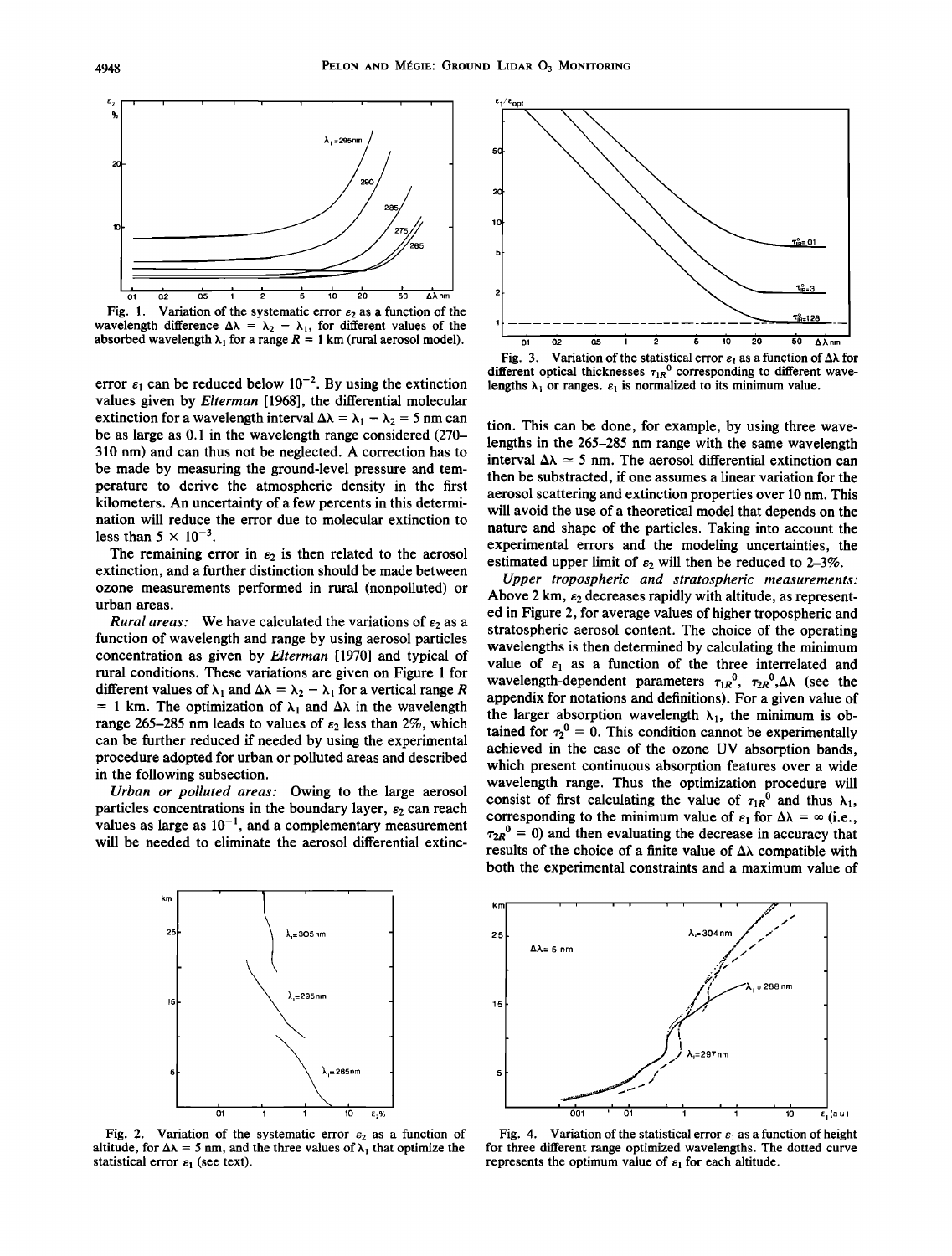**TABLE 1. Lidar System Characteristics** 

| Emitter                                   | Receiver                                                 |
|-------------------------------------------|----------------------------------------------------------|
| Energy $(300 \text{ nm}) = 40 \text{ mJ}$ | $\phi$ telescope = 36 cm                                 |
| Pulse duration $= 12$ ns                  | wide-band filter:                                        |
| Repetition rate $= 10$ Hz                 | $\Delta\lambda_{\text{receiver}} = 70 \text{ nm}$ (FWHM) |
| <b>Emission linewidth</b>                 | narrow band filters                                      |
| $\Delta\lambda = 5$ pm                    | $\Delta\lambda_{\text{receiver}} = 3 \text{ nm}$ (FWHM)  |
| Beam divergence $< 0.5$ mrd               | field of view $= 1$ mrd                                  |

**s2 as calculated above. Megie and Menzies [1980] have**  shown that the optimum value of  $\tau_{1R}^0$  is 1.28, in the case of shot-noise limited signal when one neglects the off line  $(\lambda_2)$ **absorption (for ozone measurements this corresponds to**  large values of  $\Delta\lambda$ ). We have represented on Figure 3 the variations of  $\varepsilon_1$  relative to its minimum value as a function of **Ah. The values of the atmospheric density as a function of altitude required for the calculations were taken from the U.S. Standard Atmosphere [1976]. By comparing these**  variations with the ones obtained for  $\varepsilon_2$  (Figure 1), one can **see that the optimum wavelength interval has to be in the range 5-15 nm. The final choice of 5 nm has been adopted by considering the maximum tuning range of the laser systems and the possibility of using several wavelength pairs for the measurement within this range.** 

The optimum value of  $\lambda_1$  as determined above is only valid **for a given altitude range R. On an experimental point of view, it seems impossible to use as many wavelength pairs as the number of altitude levels of the measurement. Therefore,**  we have calculated the altitude variations of  $\varepsilon_1$  ( $\lambda_1$ ,  $\Delta\lambda$ ) by **using the mean ozone profile of Krueger and Minzer [1976] typical of middle latitude regions. These relative variations represented on an arbitrary scale, corresponding to experimental conditions, are given on Figure 4 for three wave**length pairs  $(\lambda_1, \lambda_2)$ . The shorter wavelengths are used to **probe the lower altitude levels, and the useful range of a given pair can be extended up to 7-8 km so that the measurement accuracy stays between its optimum value e and 1.2 s.** 

**As a final step, using the above mentioned atmospheric and ozone models and the operational characteristics of the lidar system described in the next section (Table 1), we have**  computed the optimized acquisition time  $t<sub>\varepsilon</sub>$  required to **obtain a given accuracy e on the ozone number density (Figure 5). (To extrapolate these results to other experimen**tal parameters, it should be noticed that  $t_{\varepsilon}$  is inversely **proportional to the product (** $P_e A \Delta R^3$ **)** where  $P_e$  is the laser average output power,  $A$  the telescope area, and  $\Delta R$  the **range resolution.) This acquisition time increases very rapid**ly above the altitude of the ozone maximum  $(z_M = 23 \text{ km in})$ **the reference model of Krueger and Minzer [1976]). This constitutes a limitation of the differential absorption lidar technique in the UV wavelength range as only the ozone number density profile up to altitude levels of the order of**  $z_M$ **+ 7 km can be retrieved with the presently available system within acquisition times compatible with measurements of geophysical interest.** 

#### **Interference With Other Absorbing Gases**

**Two minor constituents have to be Considered as potential interference absorbers in the 300 nm wavelength range.** 

1. The sulfur dioxide SO<sub>2</sub> absorption spectrum presents **a band structure with a spectral width for the individual**  **features of 1 nm [Thompson, 1975]. The differential cross section between an absorption maximum and a minimum**   $\sim$  1.5 nm) can reach  $10^{-18}$  cm<sup>2</sup>. In the case of large amounts **of SO2 in the troposphere over urban areas, the corresponding differential absorption coefficient can reach values as**  large as 0.1 km<sup>-1</sup> at the ground level [Stewart et al., 1978]. To avoid any interference, the two laser wavelengths  $\lambda_1$  and  $\lambda_2$  should be chosen so that the  $SO_2$  differential absorption **vanishes. This choice is always possible within 0.3 nm of a predetermined wavelength.** 

2. The nitrogen dioxide NO<sub>2</sub> presents in the same wave**length range absorption bands with cross-section values of**  the order of  $10^{-19}$  cm<sup>2</sup> [Bass et al., 1976]. The differential cross section for a 5 nm wavelength interval is then 2.5  $10^{-20}$ cm<sup>2</sup>. It results, if one considers the higher mixing ratios typical of urban or polluted areas (~0.3 ppm [Seinfeld, 1975]), in a differential absorption coefficient of 0.015 km<sup>-1</sup> **at the ground level. The corresponding error on the ozone measurement will be 2% and can be taken care of by the**  same procedure as for SO<sub>2</sub>.

**In any case, the high altitude measurements will not be affected due to the very low atmospheric content in these interfering species above the boundary layer.** 

#### **Temporal Variations of the Scattering Medium**

**If the two wavelengths are not simultaneously emitted, variations in the optical properties of the scattering medium might occur between the two laser shots, owing to atmospheric transport. This will be of particular importance at lower altitudes if the aerosol content is high or at the tropopause level in the presence of cirrus clouds. Thus, even if the integration time required for the measurement islarge, the switching between the two wavelengths will have to be made with a time constant much smaller than the time constant characteristic of the dynamical transport. The experimental system will have to take this requirement into account (see section 3), and the possible design of a dual cavity laser emitting simultaneously at two wavelengths**  should also be investigated.

#### **Altitude Dependence of the Ozone Absorption Cross Sections**

**The value of the absorption cross sections that we used to derive the ozone number densities are taken from Inn and** 



**Fig. 5 Measurement acquisition time required to reach a quoted relative accuracy as a function of height, for different vertical**  resolutions. These curves are given for  $\Delta\lambda = 5$  nm and optimized **wavelengths at each altitude range (the system parameters are given in Table 1).**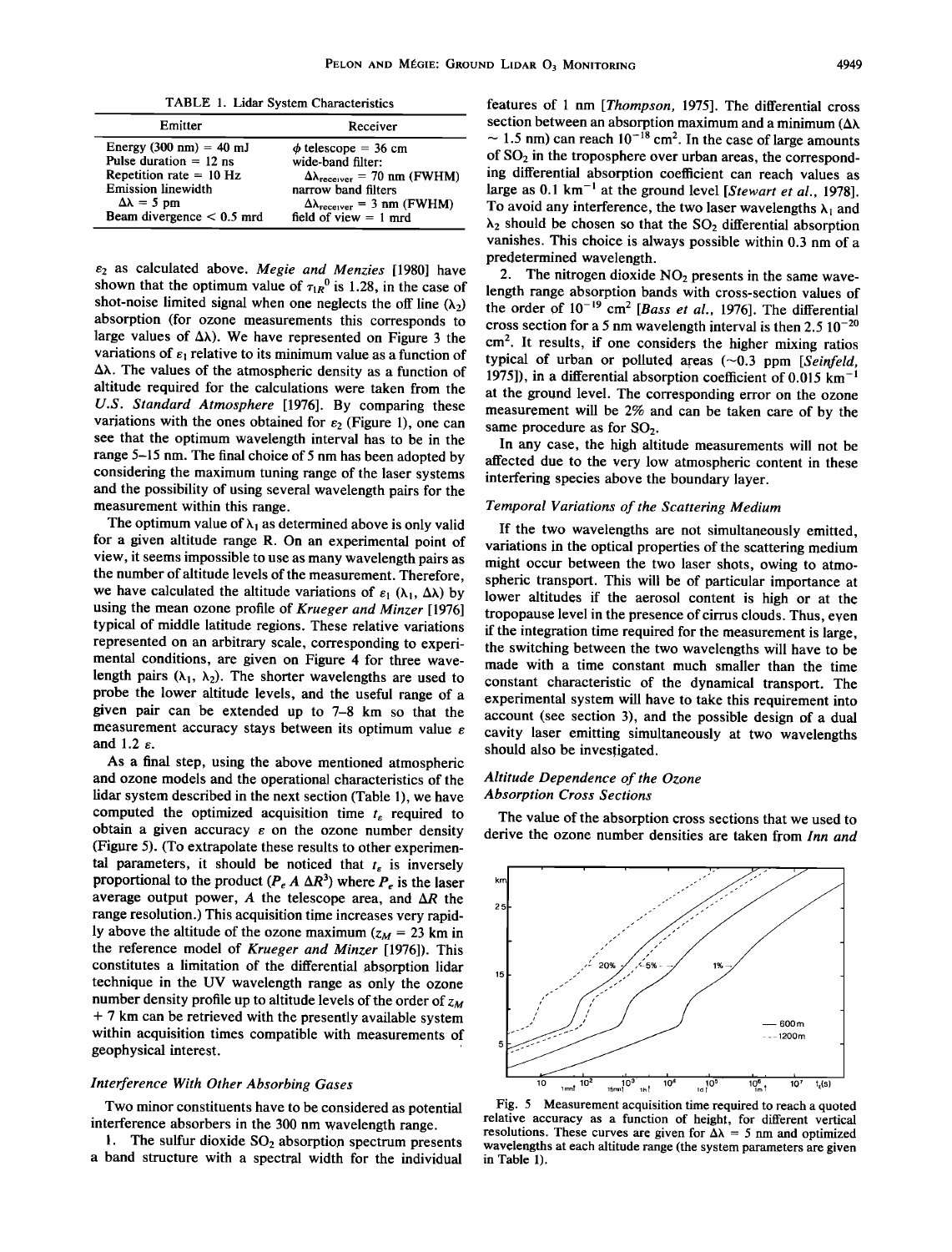

**Fig. 6. Synoptic diagram of the lidar system.** 

**Tanaka [1953]. The spectral resolution of their measurements is lower than the resolution of the lidar measurements**  as given by the laser linewidth  $(-50,000)$ . The assumption **has thus to be made that the mean value of the absorption cross section is the same over these different wavelength intervals. This is not experimentally confirmed, but the precise knowledge of the emitted wavelength (see the following section) will also allow us to correct our data from this**  systematic error if high resolution absorption spectra of ozone become available in this wavelength range.

The ozone absorption cross sections are temperature **dependent mainly in the Huggins bands above 310 nm where variations as large as a factor of 2 can be observed for a 100 K temperature difference. Low resolution measurements [Vigroux, 1953] have shown that the absorption minima are more sensitive than the maxima to the temperature variations. In the Hartley bands, the relative temperature variation of the cross section is much lower: 1% for a 10 K variation [Vigroux, 1953]. Therefore, the use of an atmospheric model to take into account this temperature dependence of the absorption cross section and an a posteriori control using the radiosonde measurements of the nearby meteorological stations will reduce this uncertainty on the ozone profile to less than 0.5%.** 

#### **3. EXPERIMENTAL SYSTEM**

**The system evaluation conducted in the previous section shows that the measurement of the ozone number density**  profile from the ground up to  $\sim$ 30 km, using the DIAL **technique, requires a dual wavelength lidar to minimize the interferences due to molecular and aerosol extinction. A single wavelength system might be used for the measurements between 15 and 30 km [Uchino et al., 1980] as long as further assumptions are made with respect to the atmospheric number density and aerosol content at these levels. As shown in section 2, the value of the wavelengths pair used for the measurement has to be adapted to the altitude range to fulfill all the optimization criteria. Taking these requirements into account leads to the choice of a laser system tunable over a wide wavelength range from 280 to 310 nm. At the present time, the frequency doubled dye lasers seem to be the best candidates for an operational system if one considers their actual state of development. Such systems have already been used in airborne measurements [Browell et al., 1981] and are considered as an important part of a potential spaceborne lidar [NASA, 1979b]. Also, the choice**  of an industrially developed Nd<sup>3+</sup> YAG laser as a pump laser **refers to their actual technical achievement. The possible use of other types of lasers, such as excimer lasers [Uchino et al., 1979], either as the pump laser or as the active laser itself using various methods for additional generation of wavelength, will have nevertheless to be considered for future developments.** 

**A schematic diagram of the lidar system is represented on Figure 6.** 

#### **Transmitter**

**The active part of the transmitter is a laser pumped frequency doubled dye laser. The pump laser is a Nd<sup>3+</sup> YAG laser (Quantel model 480) emitting an energy of 750 mJ at 1.06 µm with a repetition rate of 10 Hz. This IR emission is frequency doubled with an efficiency of 40% resulting in an**  available pump energy of 300 mJ at 0.53  $\mu$ m. The transversa**ly pumped dye laser (Jobin Yvon model HPHR) includes one oscillator cavity and three amplifier stages [Bos, 1981]. To cover the wavelength range from 570 to 620 nm, two dye solutions are used as the active medium (1) 570-600 nm a 5 x**   $10^{-4}$  M/l solution of Rh6G in water  $+$  5% ammonix; (2) 590– 620 nm a  $5 \times 10^{-4}$  M/l solution of Rh 610 in water + 5% **ammonix.** 

**The energy conversion efficiency is 40% corresponding to an output energy of 120 mJ. The wavelength selection and spectral narrowing of the emitted laser line are made by**  using a 2750 groves mm<sup>-1</sup> grating at Littrow incidence. The **emission characteristics of the laser are summarized in the Table 1.** 

**To adapt these characteristics to the requirements brought out from section 2, two experimental achievements remain to be made.** 

**1. The output wavelength has to be converted to a value in the near UV wavelength range by second harmonic generation using a KDP crystal. Owing to the high peak power of the fundamental emission (20 MW) the energy conversion efficiency is close to 35%. The output energy between 285 and 310 nm is equal to 40 mJ.** 

**2. The laser system has to emit sequentially two wavelengths. It is designed so that the full sequence of wavelength switching is automatic. The output wavelength of the dye laser fundamental emission is monitored by using a spectrometer and a Fizeau interferometer, giving patterns recorded on diode arrays. A computer-controlled servo mechanism [Cahen et al., 1981b] is used to both ensure the**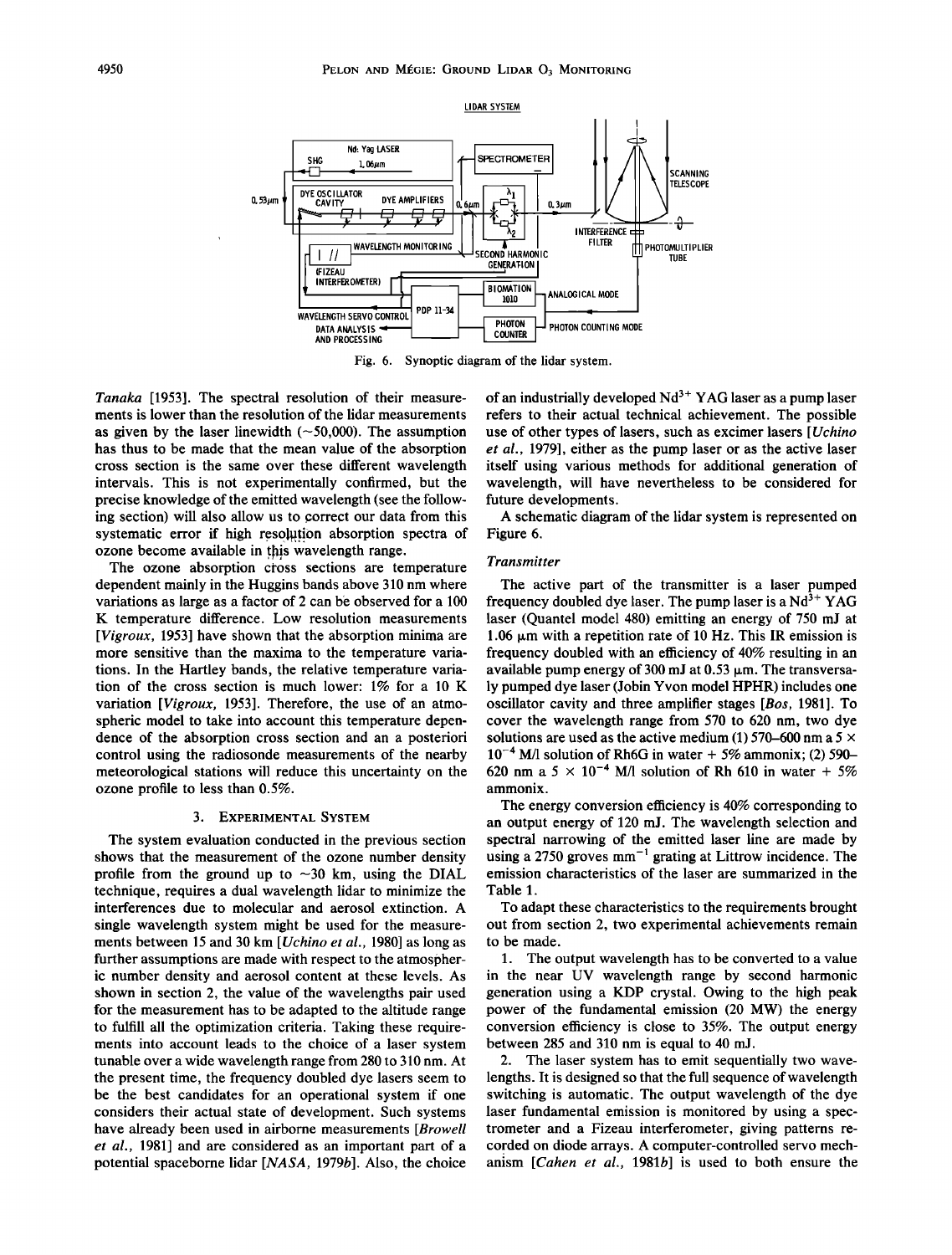

**Fig. 7. Vertical ozone concentration profiles as obtained by lidar soundings. March 10 and 13 are representative of particular meteorological conditions (see text).** 

stability of the output wavelength at a value  $\lambda_1$  and to switch automatically the emission wavelength from  $\lambda_1$  to a second **preprogramed value**  $\lambda_2$ **. To allow this switching to be fast (***t* **< 1 s) and to avoid the experimental difficulties connected to the accuracy of the doubling crystals positioning as a function of wavelength, two KDP crystals are used that are preset to the optimum value of the phase matching angle for**   $\lambda_1$  and  $\lambda_2$ . The laser beam is then mechanically switched **from one crystal to the other, depending on the incident wavelength. When a second wavelengths pair has to be used,**  the values of  $\lambda_1$  and  $\lambda_2$  as programed for the servocontrol **loop are changed so as the crystal angles. By using this system, the stability of the laser emission wavelength is better than 1 pm and the switching operation takes place in less than 0.5 s.** 

As the laser divergence is smaller than  $5 \times 10^{-4}$  rad, no **transmitting optics is used and the beam is sent directly upward by using a total reflection prism.** 

#### **Optical Receiver**

**The backscattered signal is collected by a 36 cm scanning telescope in a Cassegrain configuration. The equivalent focal length of the two mirrors combination is 3 m. The distance between the emitting point and the telescope axis can be varied, depending on the altitude range of the observations to increase or decrease the range at which the fields of view of the transmitter and the receiver begin to overlap. This will avoid saturation of the photomultiplier tube from the low altitude backscattered signals.** 

**The telescope field of view is adjusted by using a remotely controlled iris and can thus be reduced to its limit value compatible with the laser divergence. The spectral bandwith of the receiver can be reduced by either using a wide band interference filter (70 nm) or several narrow bandwiths interference filters (3 nm) which can be automatically** 

**changed when the laser emission wavelengths are changed. The signal is detected by using a Hamamatsu R 212 UH photomultiplier tube.** 

#### **Electronic Processing and Data Acquisition**

**The dynamical range of the backscattered signal between**  the ground and 30 km can be as large as  $10<sup>6</sup>$  according to **equation (1) in the appendix. We thus use two acquisition modes. (1) For the lower altitude range the electrical signal delivered by the PMT is analysed by using a transient waveform recorder (Biomation 1010) with a sampling frequency of 10 MHz, which corresponds to a maximum altitude resolution of 15 m. A 10-bit converter is used for the analog to digital conversion. (2) For the altitude levels above 10-12 km, a 256 channels photon counter is used in parallel with the transient recorder, so that the two acquisition modes overlap with respect to the altitude range. The**  timegate of the photon counter can be varied from 1 to 8  $\mu$ s, **and the maximum altitude resolution is thus 150 m.** 

**The data provided by the two acquisition systems are then fed into a PDP 11-34 computer and are stored on a floppy disk. A presummation of the single laser shot signals is made to reduce the volume of stored data.** 

#### **Automatization of the Observations**

**The PDP 11-34 computer is used to control the full sequence of a DIAL measurement. The experimental parameters (acquisition time, altitude resolution, values of the various laser wavelengths, switching time, etc.) are typed in to start automatically the sequence of laser firings. During the experiment, the laser energy and emission wavelength are continuously monitored, and the data acquisition takes place only if all these parameters are within the range of predetermined values.** 

**The reliability of this operational scheme and its potentiality for routine measurements have been successfully tested during several field measurements campaigns in 1980-1981.** 

#### **4. DATA ANALYSIS**

**As shown by equation (3) in the appendix, the ozone number density is given by the difference between the range derivatives of the local optical thicknesses at the two wave**lengths  $\lambda_1$  and  $\lambda_2$ . The values of these derivatives are **deduced from the slope of the backscattered signal as a function of range.** 



**Fig. 8. Short-term variability of ozone concentration profiles as recorded during the night of June 1-2.**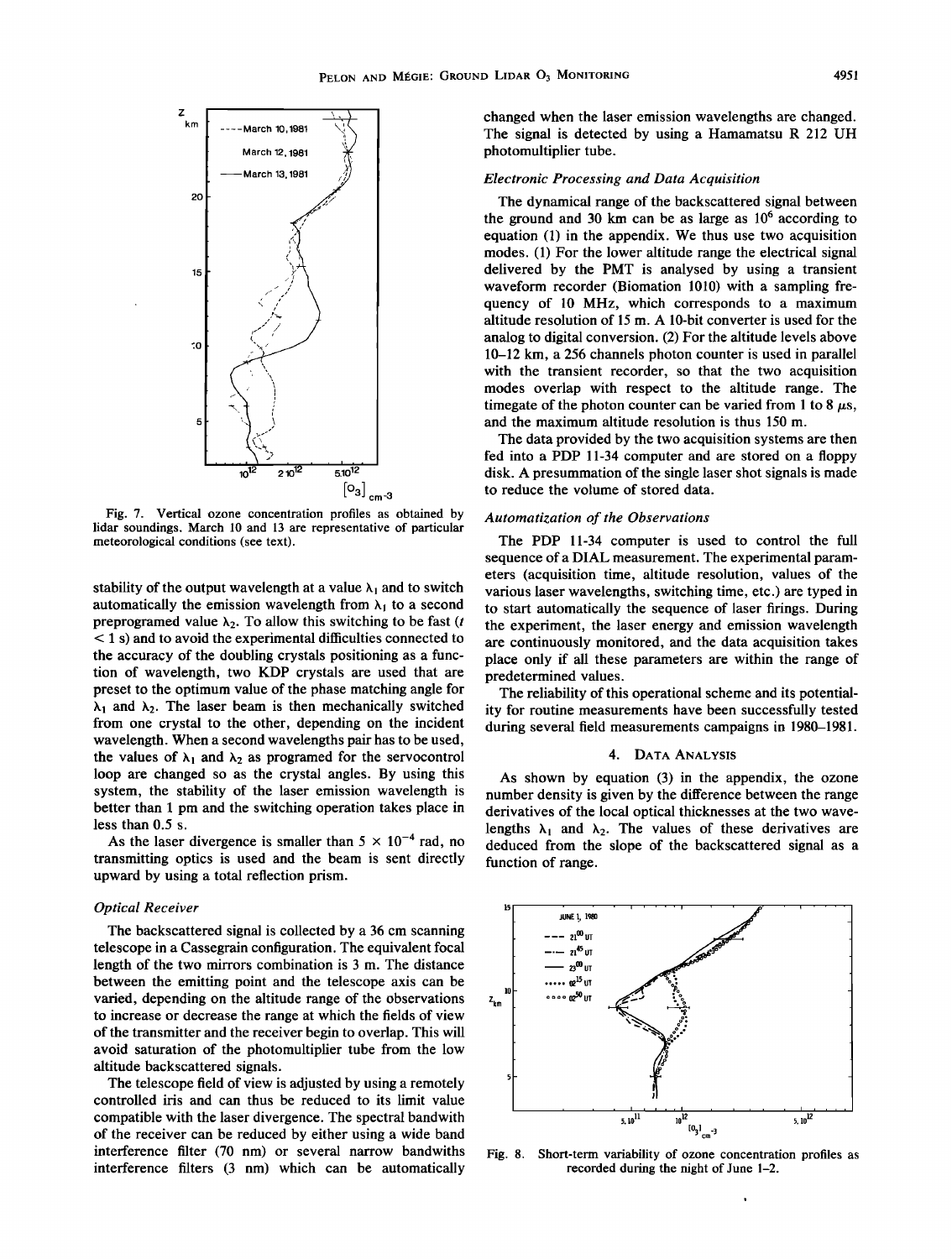

**Fig. 9. Ozone concentration profiles recorded during July 1980 and showing evidence for an ozone bulge occurence on July 9.** 

For each wavelength  $\lambda_i$ , the signal is sampled with respect **to time (i.e., range) at a rate that depends on the acquisition**  mode used (see section 2). The value  $S_{ij}$  of the signal in each **channel j is stored. The background level B and the back**ground noise  $N_B$  are evaluated by using the higher altitude **channels where no backscattered signal is detected. The**  range correction  $(R_j)$  is made to compute the quantities  $L_{ij}$  =  $\ln \{R_i^2 \times (S_{ij} - B)\}\$ , which depend on the total integrated thickness  $\tau_i$ . To calculate the derivative

$$
D_{ij} = \left(\frac{dL_{ij}}{dR}\right)_{R=R_j}
$$

the signal corresponding to the  $2n + 1$  channels  $(j - n, j + n)$ is fitted to a second-order polynomial function  $a_{ij}R^2 + b_{ij}R$  $+ c_{ij}$  by using a least mean square method. From the values of  $a_{ij}$  and  $b_{ij}$ , the corresponding value of  $D_{ij}$  is determined. **The value of n is chosen so that the difference between experimental and fitted values is less than twice the standard**  deviation, and the range interval that corresponds to  $2n + 1$ **channels is less than 1200 m. The ultimate vertical resolution**   $\Delta R$  is chosen to compute the average value  $\overline{D_i}(R)$ 

$$
\overline{D_i}(R) = \frac{1}{\Delta R} \int_{\Delta R} D_{ij} dR_j
$$

The average ozone number density in the range  $R - \Delta R/2$ ,  $R + \Delta R/2$  is then given by

$$
n_0(R) = \frac{\overline{D_1(R)} - \overline{D_2(R)}}{2(\sigma_1 - \sigma_2)}
$$

**As mentioned in section 3, two corrections are made to take into account the temperature dependence of the ozone absorption cross sections and the differential Rayleigh extinction below 5 km, resulting in an overall uncertainty of less than 1%. The statistical error on the ozone number density is determined from the calculation of the standard**  deviations of the  $S_{ii}$  for each laser shot and each altitude **range.** 

#### **5. EXPERIMENTAL RESULTS AND DISCUSSION**

**The lidar system described in section 3 has been in operation since March 1980 at the French lidar facility for atmospheric studies located at the Haute Provence Observatory (44øN, 5øE). Several field experiments have been conducted and correspond to 40 nights of observation spread throughout the year.** 

#### **Experimental Measurements**

**Typical ozone concentration profiles as measured by the differential absorption laser method are represented in Figure 7. The main characteristics of these observations that represent the first lidar measurements of the ozone vertical profile simultaneously in the troposphere and lower stratosphere are as follows:** 

**1. Vertical profiles are measured from the ground up to 26 km for clear sky conditions.** 

**2. Three profiles corresponding to the altitude ranges--O-8 km, 7-17 km, 15-26 km--are obtained within 15 min. This sequential experimental procedure results from the wavelength optimization criteria derived in section 2.** 

3. The relative accuracy corresponding to a 1  $\sigma$  standard **deviation on the ozone number density for the individual profiles—15 min integration time—and taking into account the error analysis of section 2 is (1) better than 5% at the tropospheric altitude levels for a vertical resolution of 450 m (however, in the presence of cirrus clouds at the tropopause level (less than 500 m vertical extension as detected from**  lidar returns), the systematic error  $\varepsilon_2$  can be greatly en**hanced due to the rapid time evolution of the scattering medium; the lack of a simultaneous emission of the two laser wavelengths does not allow at the present time an accurate determination of the ozone number density at the cloud altitude, and the results presented hereafter are obtained only for clear sky conditions), and (2) minimum in the 20-26 km altitude range where it decreases down to 20% at the maximum altitude level for a vertical resolution of 1.2 km. In this altitude range, however, the systematic errors are negligible and the ozone concentration variability is small so that further integration of the measurement can be performed to increase the accuracy to less than 10% for a 1- to 2-hour integration time.** 



**Fig. 10. Correlated variations of the ozone concentration at 9**  km as measured by lidar soundings and of the tropopause height as **obtained from radiosoundings at the nearby meteorological station at Nimes. (For the March 80 observations, the weather conditions only allowed a 3-day lidar measurement period.) The dashed line corresponds to the average ozone concentration given by Krueger and Minzer [1976] at 9 km.**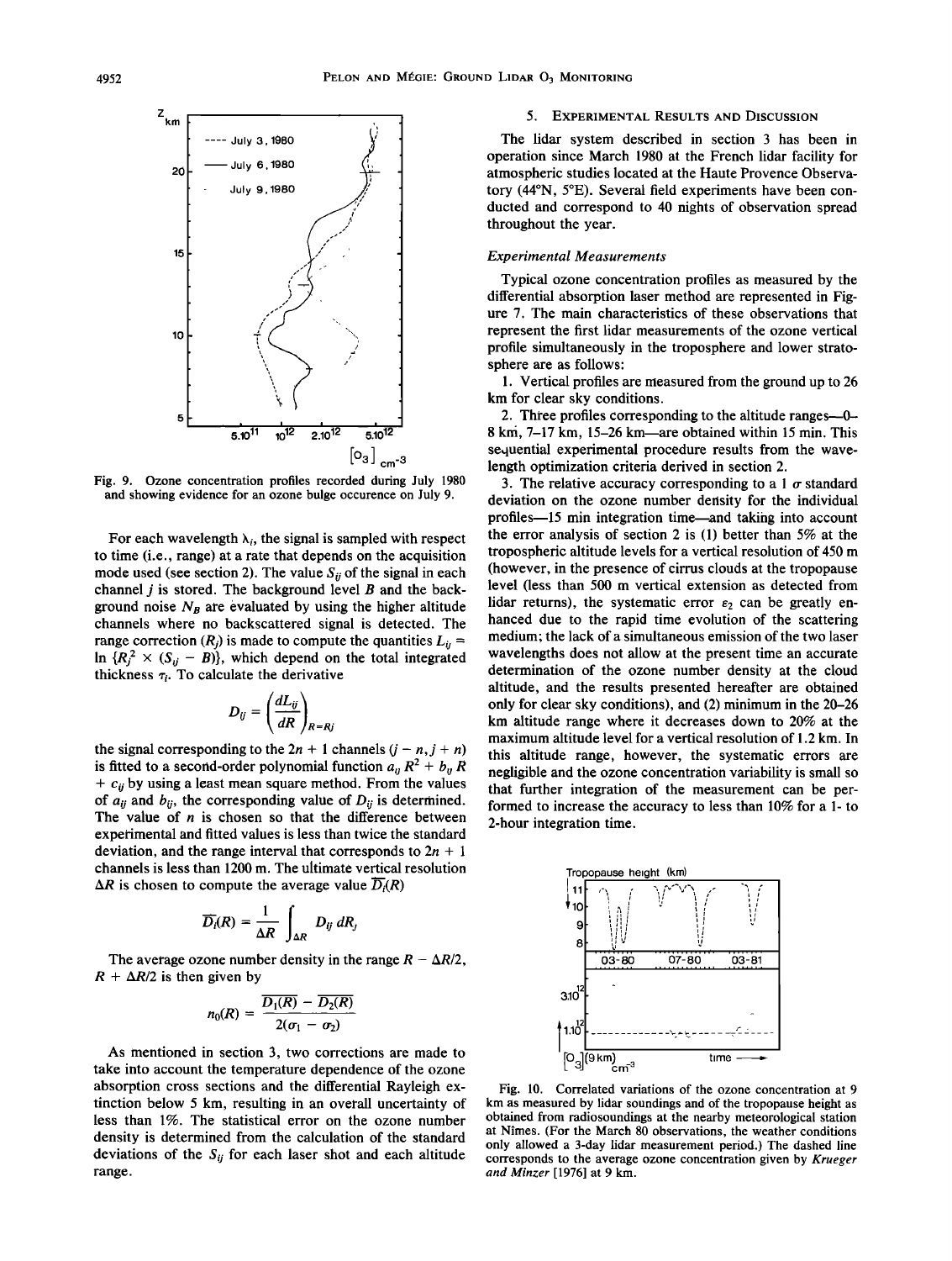**These experimentally obtained characteristics are very close to the values expected from the error analysis of section 2 (Figure 5). Furthermore, comparisons between ozone measurements by lidar soundings and other conventional techniques, have been performed during the international ozone campaign held in the south of France in June 1981, [Upper Atmospheric Bulletin, 1981]. The results, which show good agreement between lidar and balloonborne ozonosondes, are to be published as part of a global data set in the near future.** 

#### **Short-Term Variability of the Ozone Number Density**

**The statistical analysis of the measured ozone profiles shows the existence of large variations in the ozone number density below 16 km even within short observation times, whereas in the upper altitude levels, above 20 km, the observed variations remain within the experimental error bars (20%). As an example of this short-term variability, successive profiles recorded during the night of June 1, 1980, are represented on Figure 8. A two-fold increase in the ozone number density at 10 km has occurred between 9 PM and 2:30 AM on the following day. The careful analysis of the data on each laser wavelength does not give evidence for the presence of cirrus clouds at this altitude, which might have introduced a systematic error in the derived ozone concentration. The altitude of the tropopause as determined from the radiosonde data (launching time 2:00 AM) of the nearby meteorological station of Nimes (43.5øN, 4.2øE) was 12 km on this typical day and corresponds to the minimum observed in the ozone density in this altitude range at the end of the night. Such ozone variations, already observed with other experimental techniques [Diitsch, 1979] and related to the horizontal transport at the tropopause level with short characteristic scales of the order of 100 km seem to be a common feature. The corresponding variations of the ozone total content remain below 1% and will not thus be detected by the usual UV or IR ground-based spectroscopic techniques. It is, however, important to point out that the shape of the vertical ozone profile is modified and the presence of such structures may lead to incertainties in the inversion procedure used for the determination of ozone profile from integrated satellite-borne or ground-based measurements.** 

#### **Day to Day Variations**

**Large variations in the ozone number density are also observed on a day-to-day basis. They are related to larger scale horizontal transport as compared with the short-term variations previously analysed. As an example, the vertical ozone profile recorded during the night of July 9, 1980 (Figure 9) shows the presence of a very large ozone bulge**  with concentration up to  $3 \times 10^{12}$  cm<sup>-3</sup> at the 10-km altitude **level. For comparison, the average profiles observed during the beginning of July 1980 are plotted on the same figure. Such increases of the ozone concentration at the tropopause level have been observed on several occasions during our field experiments (Figure 7). The altitude of the ozone bulge may vary from 10 to 12 km down to 6 to 8 km as on March 11, 1981; in this latter case the peak concentration decreases when the bulge is observed at lower altitudes.** 

**From the meteorological network data, one can show that these increases are systematically correlated with a 2-3 km decrease of the tropopause height (Figure 10) corresponding thus to the presence of warmer air at these levels over** 

**southern France. A detailed analysis of one of these situations (July 1980) has already been performed by using the meteorological charts at various altitude levels in the troposphere and lower stratosphere [Pelon et al., 1981]. A meridional circulation was established at the 300 mbar pressure level due to the presence of a low pressure center over northern Europe. Such cyclonic-anticyclonic situations as encountered on July 9, 1980, over Europe seem to be a typical feature of ozone intrusions [Danielsen, 1980]. It was always observed during large ozone increases at the higher levels or before such episodes when they were detected at lower altitudes. This circulation brought stratospheric air of polar origin into the lower latitude troposphere where it kept its general characteristics such as the higher temperature and higher ozone content usually observed 3-5 km above the polar tropopause. The altitude variations observed for the ozone concentration increase is related to the time elapsed between the intrusion and the lidar observation and thus to the location of the stratosphere-troposphere mass exchange. A lower altitude increase corresponds to a longer residence time in the troposphere, which could explain the larger altitude extent due to diffusion processes at tropospheric altitudes.** 

**The variations of the ozone total vertical content corresponding to such events as compared with its mean value can be larger than 10-15%. From the analysis of air masses trajectories on the days preceding and following the July 1980 event, the horizontal extent of the injected stratospheric air mass is of the order of 1500 by 500 km, which corresponds to 0.3% of the total area of the northern hemisphere and to a total number of ozone molecules of 7.5**   $\times$  10<sup>33</sup>. This number could be compared with the 1.7  $\times$  10<sup>29</sup> molecule s<sup>-1</sup> or 5.4  $\times$  10<sup>36</sup> molecule per year given by **[Fabian et al., 1977] as an estimate of the total annual stratosphere-troposphere mass exchange for the northern hemisphere.** 

#### **Lower Troposphere Ozone Profile**

**As already pointed out, ozone monitoring in the troposphere (0-15 km) has been performed for the first time by using a ground-based remote sensing technique. The relative accuracy on the ozone number density profile is better than 5% for a 15 min integration time and a vertical resolution of 450 m. As compared with point measurements at ground level, the lidar technique will bring scientific improvements to such studies as (1) the relative importance of the various ozone sources in the troposphere (photochemical formation, horizontal or vertical transport) by continuously monitoring the ozone altitude profile to identify the origin of the observed variations and (2) the study of the transport and removal processes of ozone in polluted areas to determine its**  tropospheric residence time as it is transported downwind **from source rich areas and to evaluate the influence of local sources in terms of global ozone budget.** 

**These first data obtained at the Haute Provence Observatory, which can be considered as representative of pollution free areas, show that in most cases ozone is rather well mixed in the troposphere up to 8 km. The increase in mixing ratio usually observed above 8 km is thus related to a high altitude source either stratospheric as shown above or in the high troposphere as suggested by various authors [Kley et al., 1981]. More systematic observations are now required to analyze further these two possibilities.**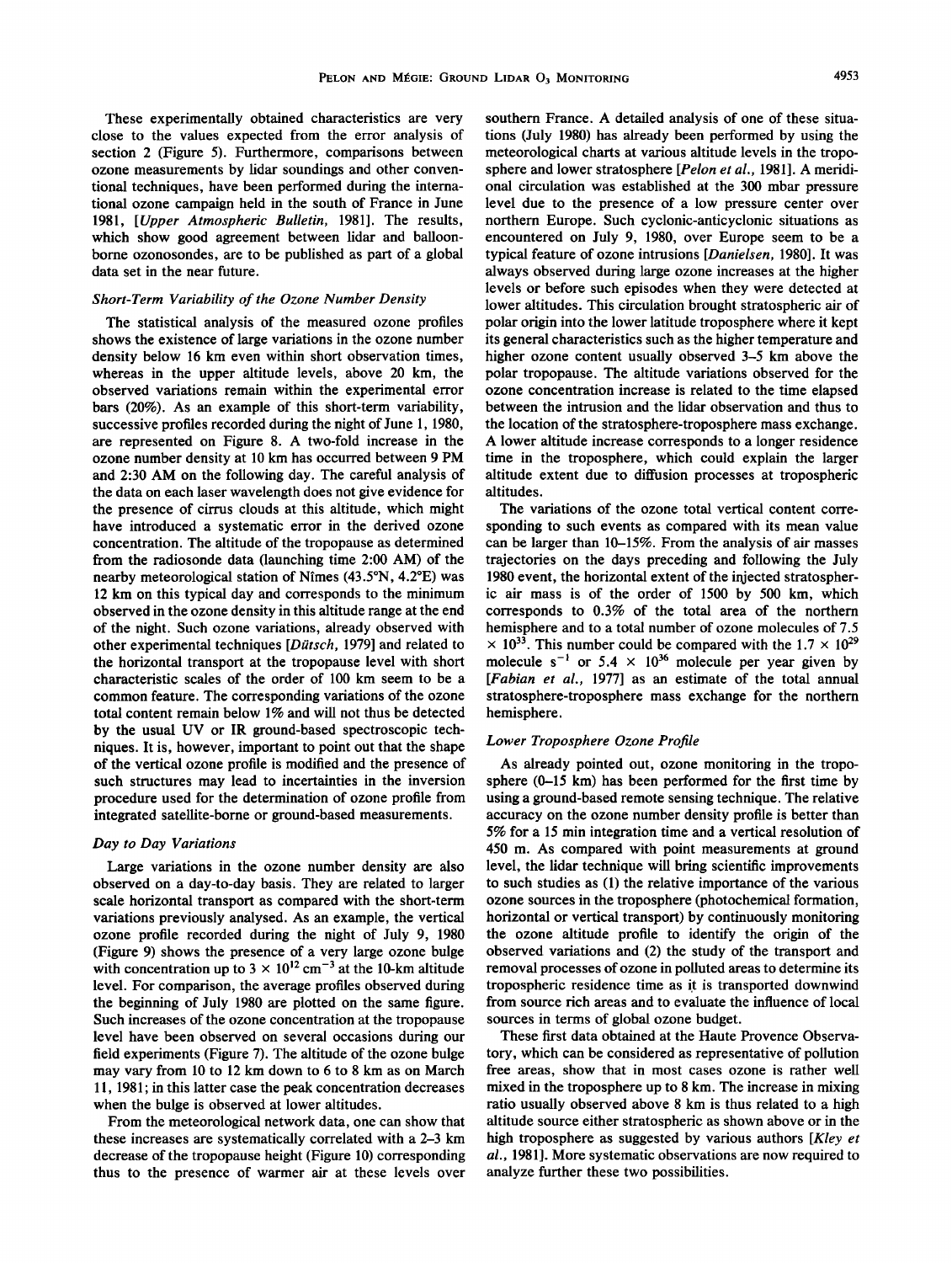#### **CONCLUSIONS**

**Lidar monitoring of the vertical ozone profile in the troposphere and lower stratosphere has been performed on an operational basis during the years 1980-1981 at the French lidar facility set up at the Haute Provence Observatory. These measurements demonstrate the potentiality of the differential absorption lidar technique for the study of the ozone variability in the dynamical region in terms of troposphere-stratosphere exchange and total ozone budget. The accuracy, height resolution, and integration time presently obtained are already suffcient to fulfill these main geophysical objectives. The extension of the measurements to the daytime will allow a continuous monitoring during a full diurnal cycle. The implementation of a ground-based network and the development of a space-borne lidar (either airplane or satellite), as it is now undertaken by various space agencies, should be considered in view of these first results as an important contribution to the global monitoring of the ozone layer in the next decade.** 

#### **APPENDIX: ERROR CALCULATIONS**

**The usual lidar equation is written as** 

$$
N_{\lambda R} = N_{e\lambda} \cdot \beta_{\lambda} \cdot \Delta R \cdot \frac{A}{R^2} \cdot \eta \cdot \eta' \cdot \exp \{-2(\tau_{\lambda R}^{0} + \tau_{\lambda R}^{e})\}
$$
\n(1)

where  $N_{\lambda R}$  is the number of backscattered photoelectrons at **wavelength**  $\lambda$  from the cell at the range  $R$  and of thickness  $\Delta R$ ;  $N_{e\lambda}$ , number of emitted photons in the laser pulse at wavelength  $\lambda$ ;  $\beta_{\lambda R}$ , atmospheric backscattering coefficient at wavelength  $\lambda$  and range  $R$ ;  $\Delta R$ , thickness of the range cell corresponding to a time gate interval of  $2\Delta R/c$ , where c is the velocity of light;  $A$ , receiver area;  $\eta$ , detector efficiency;  $\eta'$ , optical efficiency of the transmitter receiver system;  $\tau_{\lambda}R^0$ , **integrated optical thickness due to the absorption by the constituent under study, i.e., ozone:** 

$$
\tau_{\lambda R}{}^0 = \int_0^R \sigma_{\lambda R} n_0(R) \; dR \tag{2}
$$

where  $\sigma_{\lambda R}$  is the ozone absorption cross section and  $n_0(R)$ the ozone number density;  $\tau_{\lambda}$ <sup>e</sup>, integrated optical thickness excluding the ozone absorption;  $\tau_{\lambda R}$ , total integrated optical thickness  $\tau_{\lambda R} = \tau_{\lambda R}^{0} + \tau_{\lambda R}^{e}$ .

The local optical thickness  $\Delta \tau_{\lambda R} = \tau_{\lambda R} + \Delta R - \tau_{\lambda R}$  within the range cell  $R$ ,  $R + \Delta R$  is obtained by processing four different laser signals at two different wavelengths  $\lambda_1$  and  $\lambda_2$  and from two successive cells at ranges  $R_1$  and  $R_2 = R_1 + \Delta R$ 

$$
2(\Delta \tau_{1R} - \Delta \tau_{2R}) = \ln \frac{N_{22}N_{11}}{N_{12}N_{21}} + \ln \frac{\beta_{12}\beta_{21}}{\beta_{22}\beta_{11}} \tag{3}
$$

**where the first subscript refers to the wavelength and the second one, if present, to the range.** 

The signal to noise ratio  $S_{\lambda R}$  for a single wavelength **measurement is given, in the case of an incoherent detection scheme and assuming that the fluctuations of the various sources of the photodetector current are governed by Poisson statistics by** 

$$
S_{\lambda R} = \frac{N_{\lambda R}}{(N_{\lambda R} + N_B + N_D)^{1/2}} \tag{4}
$$

where  $N_B$  is the number of background photons and  $N_D$  the

**square of the photodetector dark current fluctuations within**  the time gate interval  $2\Delta R/c$ .

**In the usual derivation of the DIAL method, one considers**  that the wavelength variations of  $\beta_{\lambda R}$  and  $\tau_{\lambda R}^e$  between  $\lambda_1$ and  $\lambda_2$  contribute only to the systematic error term  $\varepsilon_2$  (see **below) [see, for example, Schotland, 1974] so that (3) can be rewritten as** 

$$
\Delta \tau_{1R}^{\circ} - \Delta \tau_{2R}^{\circ} = \frac{1}{2} \ln \left( \frac{N_{22} N_{11}}{N_{12} N_{21}} \right) \tag{5}
$$

The average ozone number density  $n_0(R)$  within the range cell  $R$ ,  $R + \Delta R$  is given by

$$
n_0(R) = \frac{\Delta \tau_{1R}^0 - \Delta \tau_{2R}^0}{(\sigma_1 - \sigma_2)\Delta R}
$$
 (6)

The relative uncertainty  $\varepsilon = \delta n_0/n_0$  is then expressed as the sum of two terms  $\varepsilon_1 + \varepsilon_2$ :

1.  $\varepsilon_1$  is related to the signal uncertainty by

$$
\varepsilon_1 = \frac{K}{2\tau_R^{0}\sqrt{N_0}} (f_1^{2} + f_2^{2})^{1/2}
$$
 (7)

**where** 

$$
K = \frac{\tau_R^0}{\Delta \tau_R^0} = \frac{\int_0^R n_0(R) dR}{n_0(R) \Delta R}
$$

**is wavelength independent as far as one considers that the ozone absorption cross sections are altitude independent. One can also notice that the product KAR does not depend**  on the range resolution of the lidar system (1)  $\tau_R^0$  is the **differential integrated optical thickness:**  $\tau_R^0 = \tau_{IR}^0 - \tau_{2R}^0$ ; (2)  $N_0 = A\Delta R\eta\eta'/R^2$  is the wavelength independent part of  $N_{\lambda R}$ ; (3)  $f_{\lambda}$  is a wavelength dependent function given by

$$
f_{\lambda}^{2} = \frac{e^{2\tau_{\lambda 1}}}{\beta_{\lambda}N_{e\lambda}P_{\lambda}e^{-2\tau_{\lambda 1}t}}\left\{(1+e^{2\mu_{\lambda}}e^{2(\tau_{\lambda 1}+\lambda^{0}/K)}) + X_{\lambda}^{0}(1+e^{4\mu_{\lambda 1}+\lambda}e^{4(\tau_{\lambda 1}+\lambda^{0}/K)})\right\}
$$

$$
\mu_{\lambda} = \ln \left\{ \left( 1 + \frac{\Delta R}{R} \right) \left( \frac{\beta_{\lambda 1}}{\beta_{\lambda 2}} \right)^{1/2} \right\} + \Delta \tau_{\lambda}^{e}
$$

$$
X_{\lambda}^{0} = \frac{N_B + N_D}{N_{\lambda 1}} e^{-2\tau_{\lambda}^{0}}
$$

is independent of the ozone absorption; and (4)  $P_{\lambda}$  is the **number of laser pulses emitted at the wavelength h.** 

2.  $\varepsilon_2$  is a systematic error due to the wavelength depen**dence of the scattering and absorbing (other than ozone) properties of the atmospheric medium which has been neglected in the derivation of equation (5). A general expres**sion of  $\varepsilon_2$  has been given by *Megie and Menzies* [1980] as

$$
\varepsilon_2 = \frac{K\Delta R}{\tau_R^0} \cdot G(R, \lambda) \cdot \frac{\Delta\lambda}{\lambda_1}
$$

 $G(R, \lambda)$  is a function of range and wavelength depending on the scattering and extinction properties of the atmospher**ic gas and particles, written as** 

$$
G(R, \lambda) = 2\left(1-\frac{m}{4}\right)\frac{1-r_{\lambda R}}{(r_{\lambda R})^2}\left(\frac{1}{h}-\frac{1}{H}\right)+m\alpha_p+4\alpha_M
$$